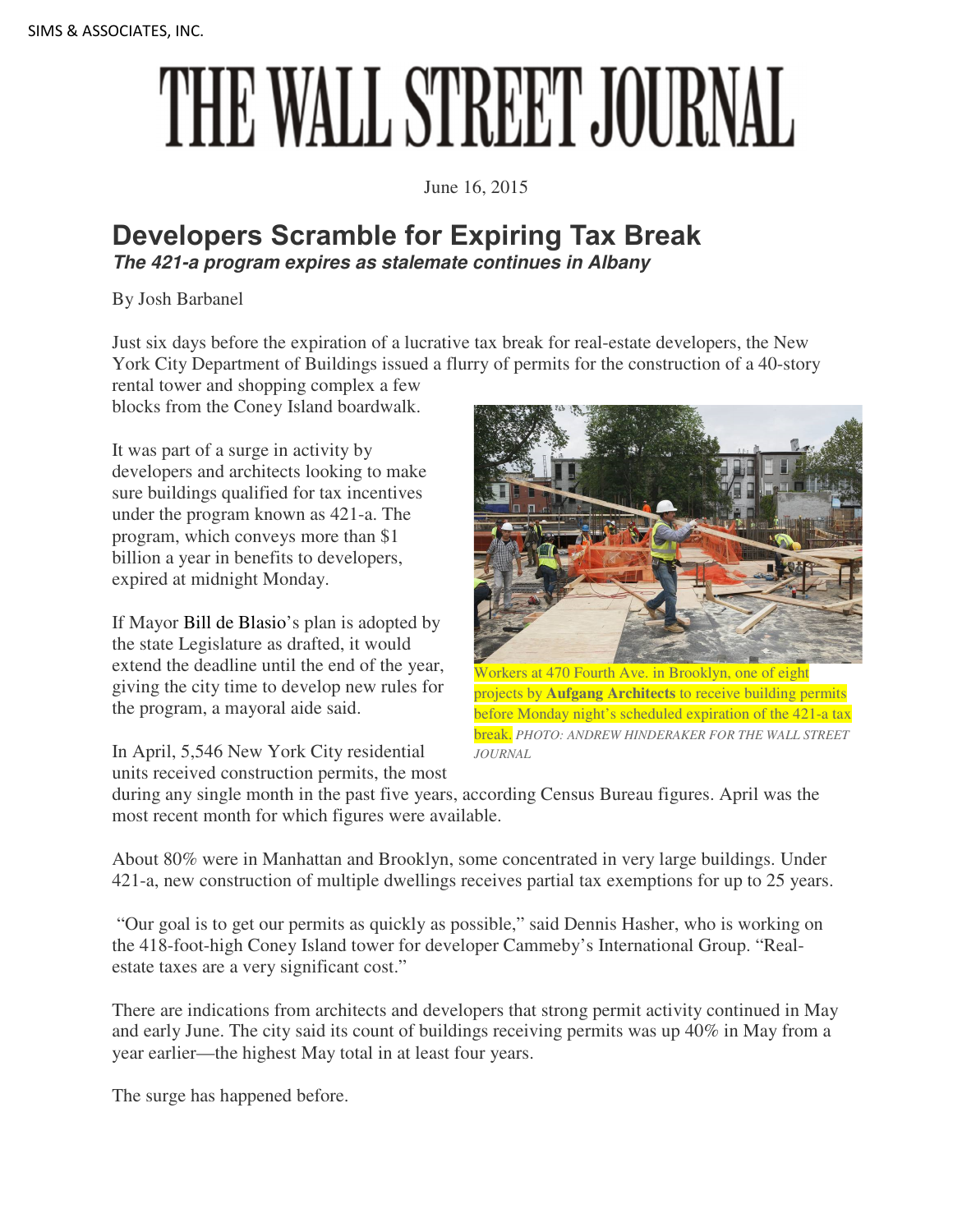In June 2008, just before a series of limits on the 421-a program took effect, permits for 17,128

housing units were approved in a single month, according the Census Bureau. That made 2008 the biggest year for permits in the city since 1972.

Alan Goldstein, a partner in Goldstein, Hill & West Architects, said that in a number of recent developments handled by his firm "one of the project goals was to make sure we qualify for 421-a."

He said all his projects made it under the wire. "It has

17,000

16,000

15,000

14,000

13,000

 $\mathbf 0$ 

been our experience that the building department has been

trying very hard to get



Workers at the 470 Fourth Ave. site in Brooklyn. *PHOTO: ANDREW HINDERAKER FOR THE WALL STREET JOURNAL*

the Wire Development activity heated up as the June 15 expiration of the 421-a tax break neared,

**Under** 



through all the projects that could qualify for 421-a," he said.

The real-estate industry views the deadline push by developers as a sign of 421-a's crucial role in making development viable, given high costs for land and construction. "There is a rush to get in the ground; that is why we need 421-a," said Michael Slattery, senior vice president for research at the Real Estate Board of New York, a trade association.

But the Community Service Society and other advocates for the poor see 421-a as an unneeded subsidy for developers which forfeits tax revenue that could pay for important government programs.

Although 421-a could be extended, developers want to make sure they are grandfathered in under the current rules. To do so, they must have permits for the entire building in place, and to have begun construction—typically by pouring at least the start of a foundation.

Ariel Aufgang, principal of Aufgang Architects, said that in the past two weeks or so he had gotten city approval for more than 930 apartments in eight projects in Brooklyn, Queens and Manhattan. He said developers are driven by uncertainty over the future of 421-a.

During May, the Department of Buildings introduced extra evening hours when architects could meet with plan examiners to discuss objections. This allowed developers, Mr. Aufgang said, to compress two months of back and forth into a week or two. "I was able to go every Thursday night, three weeks in a row," he said.